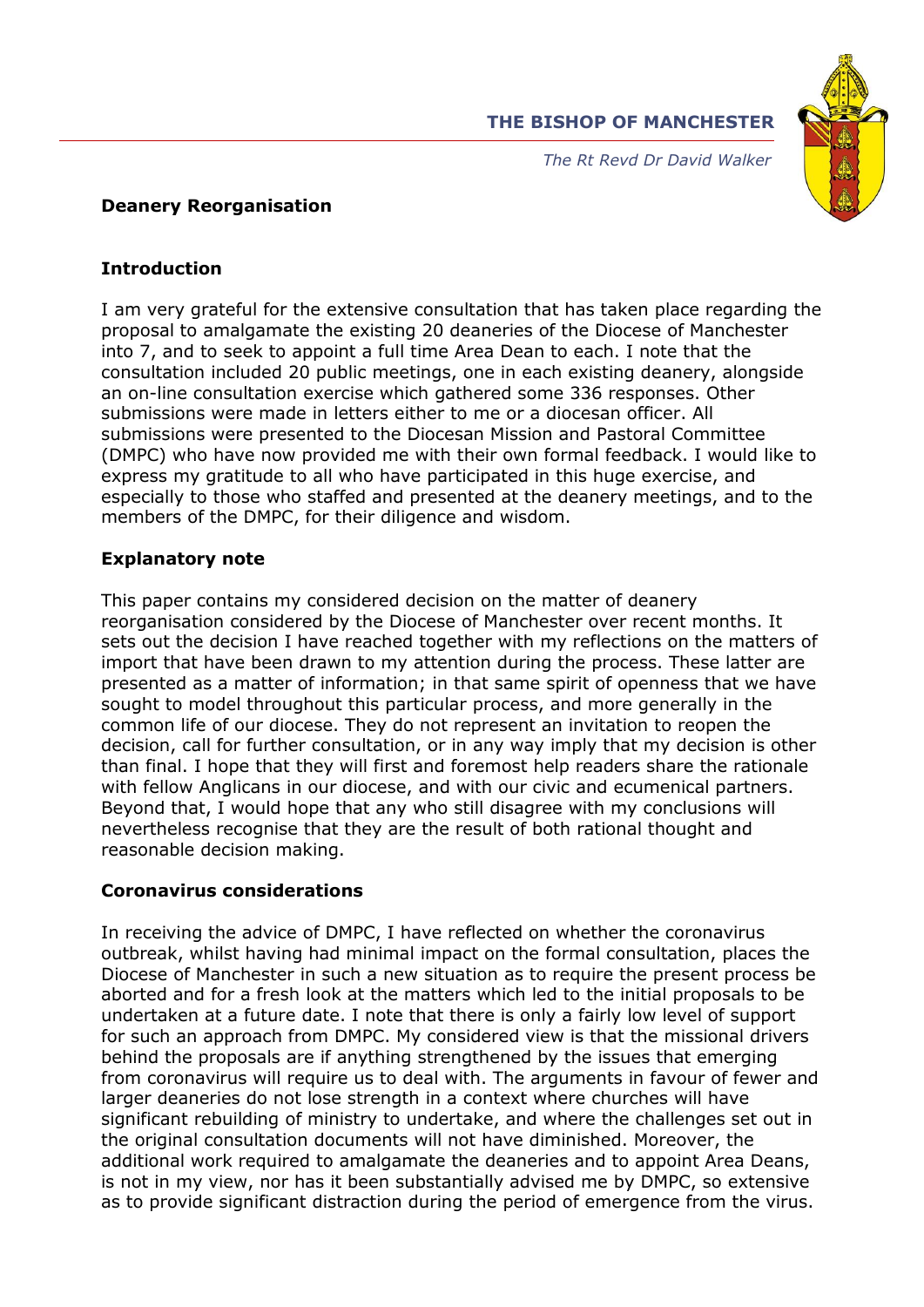I am also minded that any failure to make a clear decision at this time will prolong uncertainty, leave us in a position that some 94% of survey respondents felt needed addressing, and be a greater distraction from facing the challenges we have before us. I am therefore satisfied that the Covid19 outbreak does not provide substantial grounds for my delaying a decision on this matter. In coming to the view above, I recognise that practical issues around the timing of the UK recovery period from the virus may favour a short pause or delay in any implementation of proposals, either amalgamation of deaneries or appointment of Area Deans, or both. These are matters that can be considered apart from my reaching a decision on the substantive matters.

#### **Summary of decision**

Having read carefully the submissions from the consultation, and the considered views of the DMPC, I determine that the amalgamation of deaneries, as set out in the consultation documentation, and the move to seven full time Area Deans should take place. I have considered whether any alternative way forward has been presented during the process, that carries sufficient weight to warrant a fresh consultation on a revised set of proposals. My decision is that no such substantive alternative has emerged.

I will set out my response to the most substantial issues raised in the advice given to me, in subsequent sections of this document. Issues not directly addressed therein are ones that do not, in my view, have sufficient materiality. Time does not permit a thorough response to every point raised by every individual in such an extensive consultation; however, I remain grateful for all who took the opportunity to apprise me of their views. All have been considered, even if not addressed in writing.

#### **Statistical note**

It is standard practice for 5 point Likert scales of agreement to have the two "agree" categories, and separately the two "disagree" categories, combined when analysing the data. The academic evidence in favour of that approach can be accessed by anyone interested elsewhere. Whilst the difference between the "strong"and "slight" responses is referred to on a small number of occasions in the DMPC paper, I do not believe such distinctions add anything of substance to the understanding of the data, and am therefore following the convention of combining each pair.

#### **Balance of opinion**

Some 94% of those participating in the survey agreed that major change is required. Support for the status quo barely reaches the 5% level of statistical significance. Nor have any substantive arguments in favour of the status quo (other than as may be referred to later) been put before me through the consultation and the advice from DMPC. I am satisfied that some substantive reorganisation is both necessary and of urgency. The question is whether the particular proposals on which consultation has taken place represent the right step to take.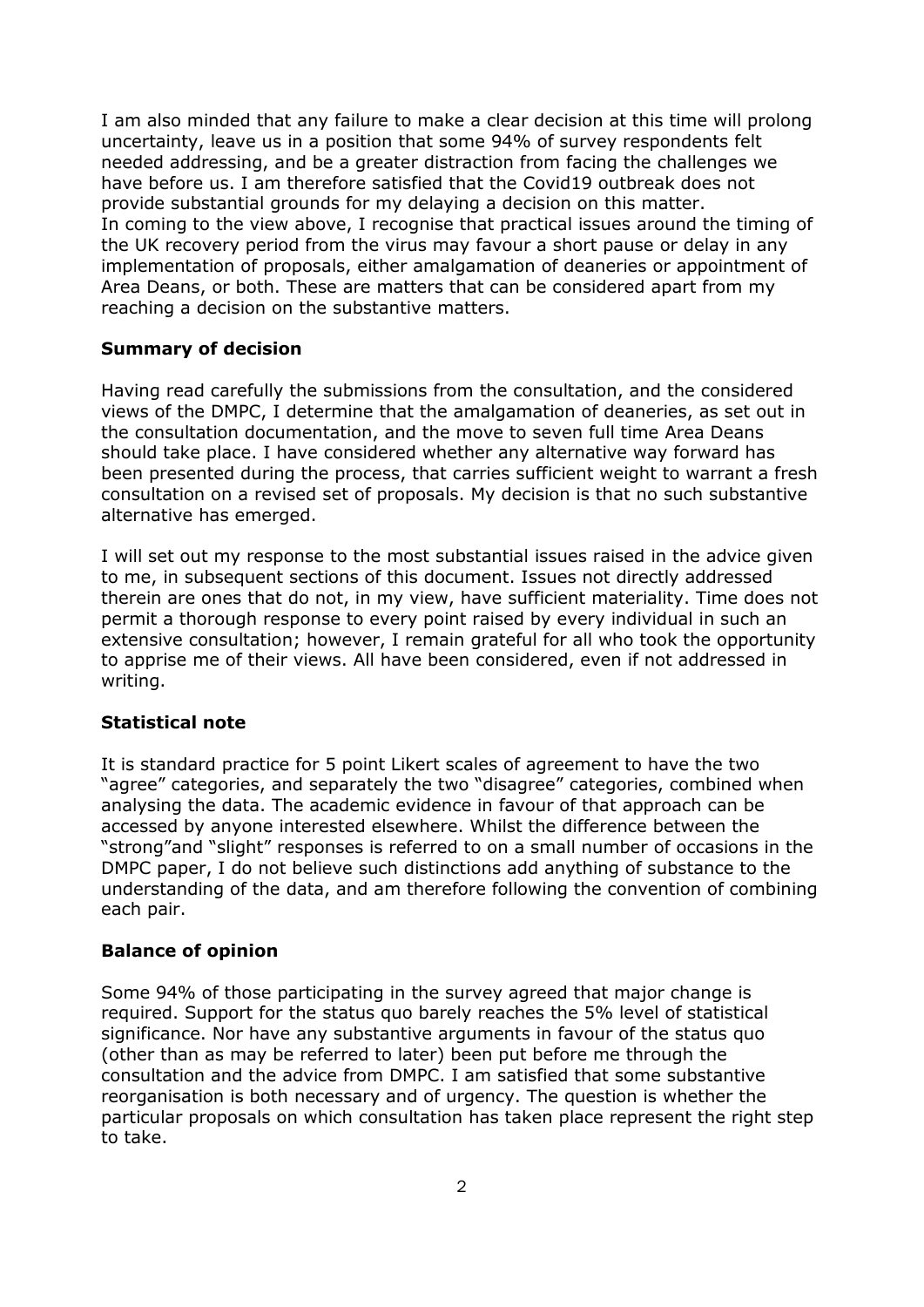That the total responses amount to something in the order of only 2% of the diocesan family is to be noted. However, this is still a large number of individual responses for a diocesan level consultation. It is not to be wondered at that many churchgoers do not feel competent or motivated to respond to a matter that does not obviously and immediately impinge on the life of their own parish, and that the vast majority (around three quarters) of respondents were in some position of church leadership. I am content that the number of responses received is sufficient to help me reach my decision on the matter.

Of those responding to the survey, 47% agreed with the deanery amalgamation proposal whilst 38% disagreed. For the appointment of full time Area Deans, the figures were 55% in favour and 33% opposed. I note comments that the figure in favour of amalgamation was below 50%, nevertheless there are in each case majorities well beyond (as some have noted) those required for electoral purposes. It is noteworthy that respondents were more likely to support full time Area Deans than the 7 deanery plan. Whilst this might seem odd, given that the latter is not possible without the former, my view is that this primarily reflects the presence of concerns about the exact nature and boundaries of the proposed deaneries. I will address some matters relating to that later on. For now, I will note and accept the strong support for full time Area Deans and the positive weight in favour of the amalgamation proposals in total.

All submissions and survey responses were considered by DMPC members. I am advised that 15 members expressed themselves in favour of implementation, 2 members as clearly opposed, with 9 other members being to some extent supportive, whilst also asking for particular issues to be considered and addressed. I shall seek to address many of those issues and concerns in this document. For now, I note that a clear majority of DMPC favoured the proposals going ahead in their present form.

I will now go on to address issues raised during the consultation and in the DMPC response.

#### **Piloting the proposals**

One suggestion, though mentioned only a few times, is that the proposals could be piloted in a smaller part of the diocese, with a view to rolling them out more fully at a later point in time, had they proved successful.

The piloting of new ideas is something to which I am not in principle averse. Indeed, piloting was used a few years ago when we looked at a bottom up approach to planning for existing deaneries. That pilot process involved four distinct deaneries, and enabled lessons to be learned from their diverse experiences of the process. It has helped feed in to the current plans. It also allowed a phased approach, recognising that the substantial central support required to make each deanery plan work would only be practicable for a certain number of deaneries at any one time.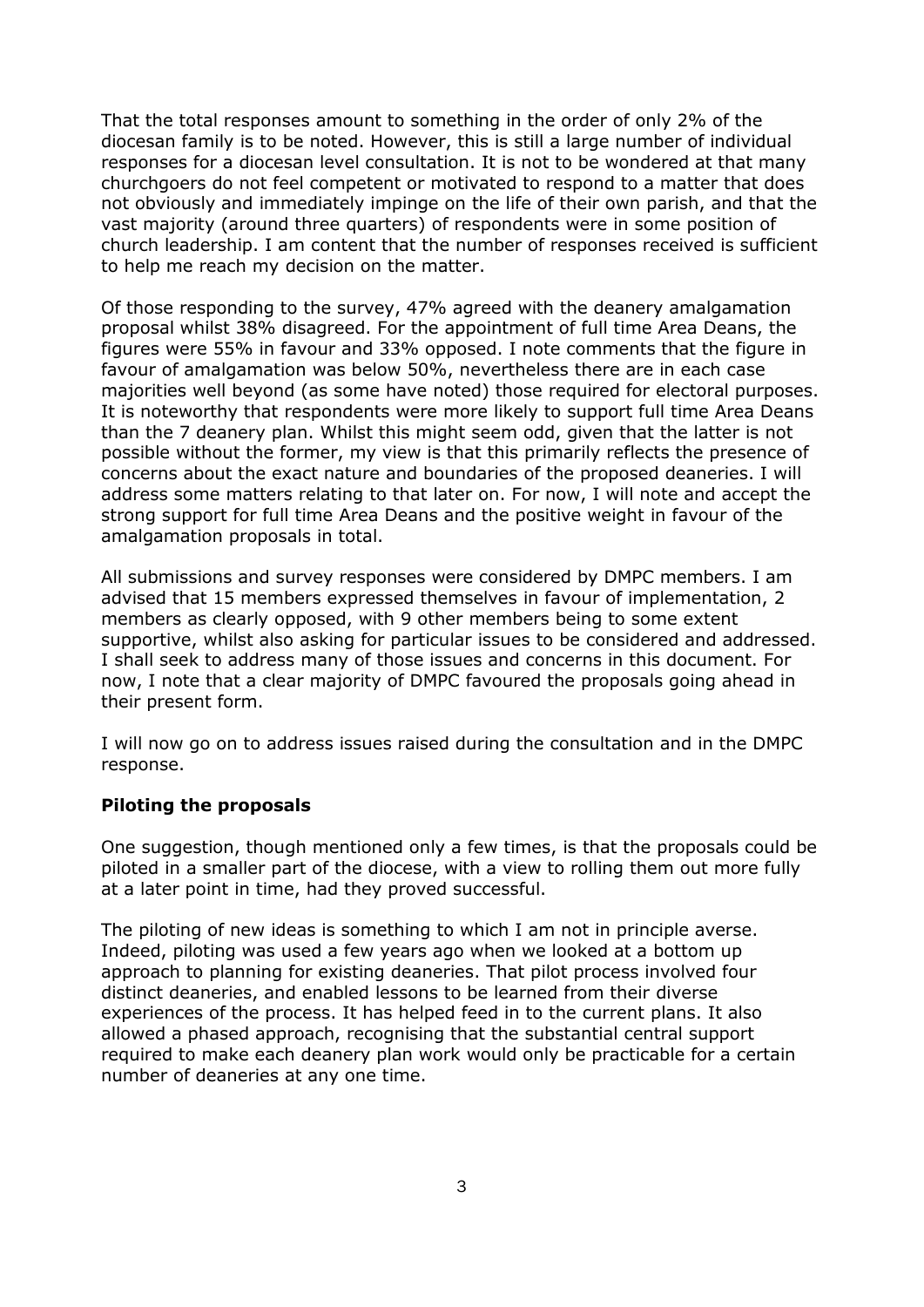Piloting in the present circumstances would however, have to involve a large part of the diocese in order to have more than a single example to follow. It would involve significant delay in making change, when 94% of respondents felt this was now necessary. Moreover, a pilot of this nature would most likely have to run for some considerable period of time if it were to generate data that could be used to revise wider rollout. Progress would potentially be blighted for some years in those parts of the diocese not part of the pilot. Finally, lessons learned in the early years of full single phase rollout can be accommodated in changes to the new system as and when such prove timely. Accordingly, I am not minded that the proposals should be subject to a pilot phase.

#### **Specific geographies**

Two issues have emerged from the consultation that apply to particular areas of the diocese, namely the large size of the Ashton/Oldham Deanery as proposed and the possible case for a City Centre Deanery.

The current deanery boundaries in the City Centre area have long been a matter of concern. The boundaries largely follow the division of the centre into the twin cities of Manchester and Salford. The notion of creating a specific city deanery, which would comprise of those parishes which draw substantially from the increasing numbers of city centre dwellers, and those which exercise a wide ministry from a city centre base, has significant attractions; accordingly, it has been considered as a distinct possibility for some time. Under the current proposals it would continue to be the case that the Salford part of the city centre area remained in a separate deanery and archdeaconry from its Manchester neighbour. The creation of a single small deanery at a time of amalgamations of deaneries would cut across the principles of the proposals. In any case, in the most recent times the city centre parishes have begun to work more closely together notwithstanding the deanery and archdeaconry boundaries. It is my view that this cross boundary cooperation provides the better way to proceed at the present moment in time, than to create a separate city centre deanery structure.

The proposed deanery covering Ashton and Oldham would be undeniably numerically large, notwithstanding that it has been pointed out that in the past a previous deanery in the Oldham area had more stipendiary incumbents than the proposed deanery will have. Were the whole of the Metropolitan Borough of Tameside within Manchester Diocese there would be a stronger case for the creation of two separate deaneries, but the border with Chester stands across any such proposal. I note comments that the consideration of diocesan boundaries could have been part of the consultation, for this deanery and elsewhere (such as the Rossendale area) however, from many years of experience, I am convinced that attempting to bring neighbouring dioceses and their deaneries and parishes into a larger process would have resulted in many years of delay and consultation. Limits have to be set, and limiting the present work to the Diocese of Manchester is, in my view, necessary in order to bring it to a timely fruition.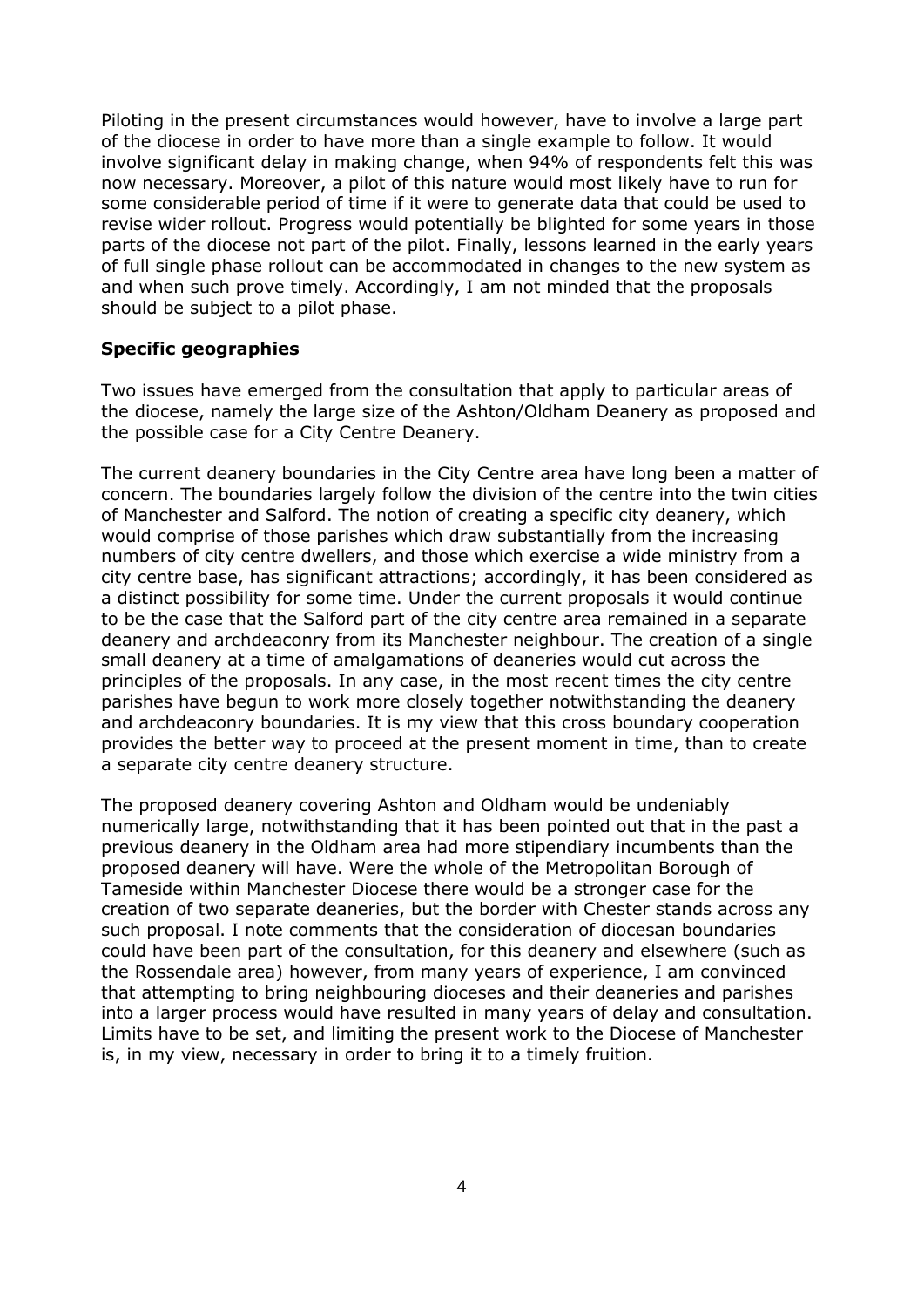Amalgamating the two Oldham deaneries, whilst leaving Ashton separate, would lead to one deanery too small to function well under the new proposals. Nor has the consultation come up with significant support for any alternative amalgamation process that would achieve more equal sizes. Consideration of how to reduce numbers of deaneries did, from the beginning, look at alternatives that might produce a very even distribution of size, the most likely of which were widely publicised. However, there were sound reasons against such a reorganisation. It would have done violence to existing deanery relationships by separating parishes from neighbours they have worked with over many years. Versions that emphasised equivalence of size would have also created more complex interactions and inconsistencies with civic boundaries. On balance I am satisfied that the existing proposals are the best way forward for the Oldham and Ashton areas. It will be important to monitor the impact of numerical size over the next few years.

#### **Roles of Area Dean, Lay Chair, other officers, and how larger deaneries will function**

Some respondents have identified a lack of sufficient clarity in how the roles of Area Dean and Lay Chair have been set out to date, and have asked for greater detail as to how larger deaneries will function. Along with this, suggestions have been made about the value of appointing assistant Area Deans and (informally at least) assistant Lay Chairs of deaneries. It has been queried whether the unpaid role of Lay Chair might be too onerous for suitable candidates to take on. And the question has been asked about what level of administrative support, via deanery secretaries as at present or otherwise, these deanery officers will require, in order to exercise their responsibilities effectively.

I accept however the view that the level of detail being asked for, can adequately be addressed during the early stages of the implementation process, rather than being required in advance of my giving approval to the overall proposals. Role Descriptions and Person Specifications will need to be drawn up in order to inform electorates and appointing bodies. As has been said, the boundaries between what Archdeacons do and what falls to Area Deans will need attention, and the opportunity may be sought for Area Deans to take on some aspects of work, such as around the support of local clergy, that currently fall to Archdeacons. It will be important that Area Deans Role Descriptions are shaped so that they are not seen as a tier of diocesan level management, but as enablers of ministry and mission in the local church. As bishop, I will require sufficient clarity on such matters ahead of the formal amalgamation of deaneries or the appointment of persons as Area Deans to the new deaneries.

Larger meetings, greater distances of travel and the challenges of finding time to engage with those of very different backgrounds, whilst being acceptable consequences, in my judgement, of the new proposals, may cause deaneries to consider whether their current pattern, mostly of evening midweek meetings, is the right one to adopt for the future. I would hope that under the new arrangements deaneries will give thought to how, when and where they meet, and creatively explore other options instead of simply seeking to replicate the past.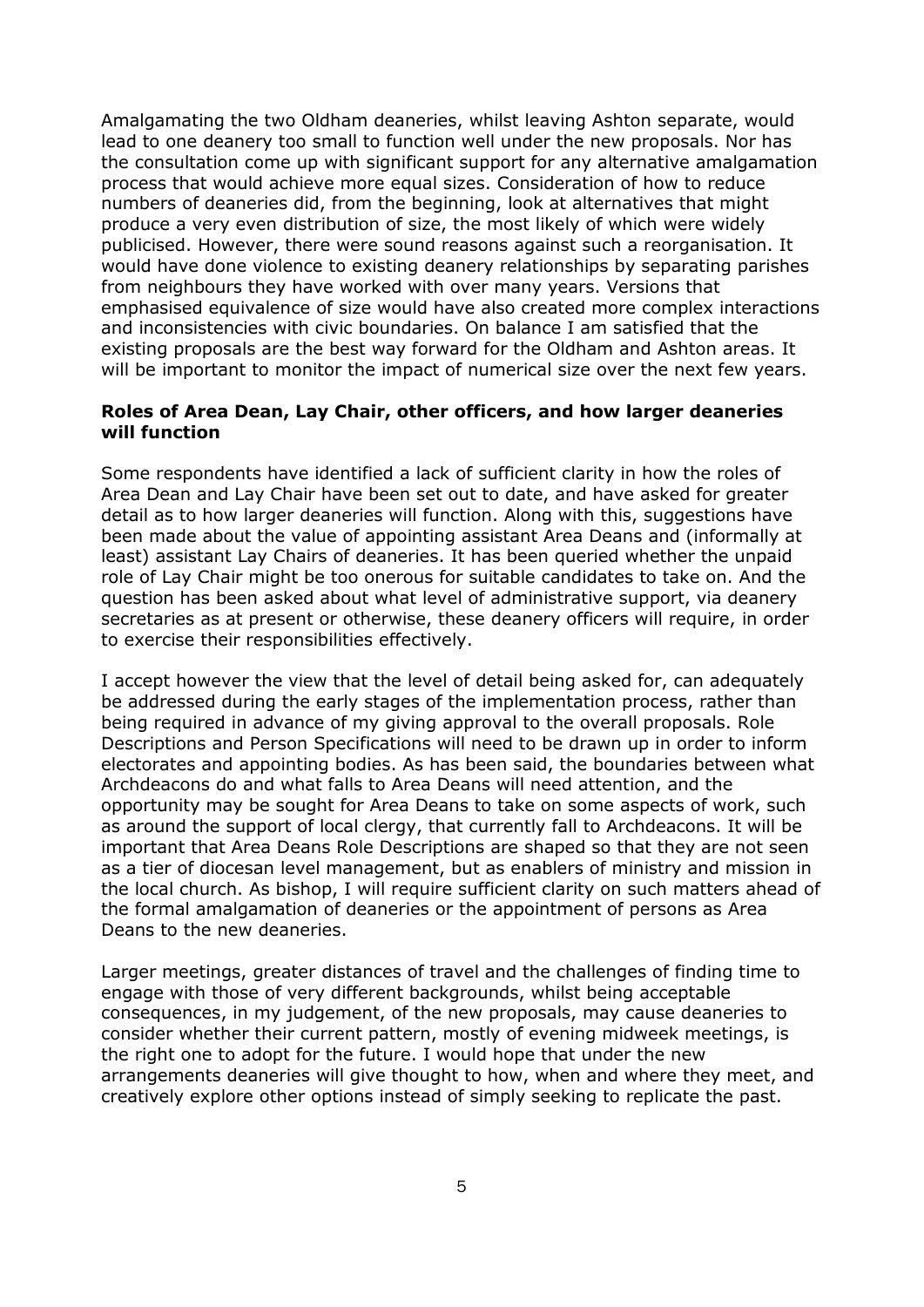Finally, I note comments about the alternative of having 2 half time Area Dean posts instead of one single full time post, in order to root the post holders in specific day to day parish ministry and to allow for the two post holders to more fully cover the breadth of the Church of England as present in that deanery. Whilst this proposal has attractions, I consider there are two very major reservations that would make it difficult to operate in practice. Firstly, I cannot see how having two Area Deans, even if legally possible, would not risk confusion leading to the work being less effectively done. Secondly, 20 years of episcopal experience has convinced me that when a parochial post is combined with a wider role, it is extremely hard for the post holder to resist pressures to spend far more than half their time on their parish duties. At the heart of the proposals is the intention that the role of Area Dean should no longer be carried out in the amount of time that can be carved out from parish life, as that model has notably failed. To create half time posts would be to frustrate a central pillar of the proposals.

### **Geographical size and diversity**

Responses have included reference to the fact that the larger size of deaneries will require additional travel for lay members attending meeting, specifically Deanery Synods. Most Deanery Synods meet however on no more than a handful of occasions a year. Additional travel time over a full year will not typically amount to more than a couple of hours for each individual member. Similarly, the additional time spent travelling for clergy attending both Synod and Chapter is not in my view excessive. Total travel time would still be less than is incurred by many members of Deanery Synods and Chapters in rural and more sparsely populated dioceses of the Church of England. Whilst any extra travelling is undoubtedly an inconvenience, I am content that the extra travel here is minimal and should not be a material consideration as to whether the proposals are appropriate.

Others have raised that some deaneries will include very distinct areas - Prestwich and Radcliffe are a long way, in more than miles, from the Rossendale Valley. However, I see no case that deaneries should be homogenous, indeed there are substantial arguments for a wider diversity, encouraging Christian disciples from very different backgrounds to meet and share fellowship.

### **Affordability of full time Area Deans and its impact on parochial clergy numbers**

Whilst the appointment of full time Area Deans was very strongly supported through the survey, questions have been raised as to whether these extra posts are affordable at a time when the diocese may need to reduce its payroll costs both to meet the budget deficit already present in the 2019 outturn figures and to weather the extra storm of the coronavirus. It is argued that the appointment of clergy should focus on maximising the number of parochial posts, rather than creating an additional tier of stipendiary positions.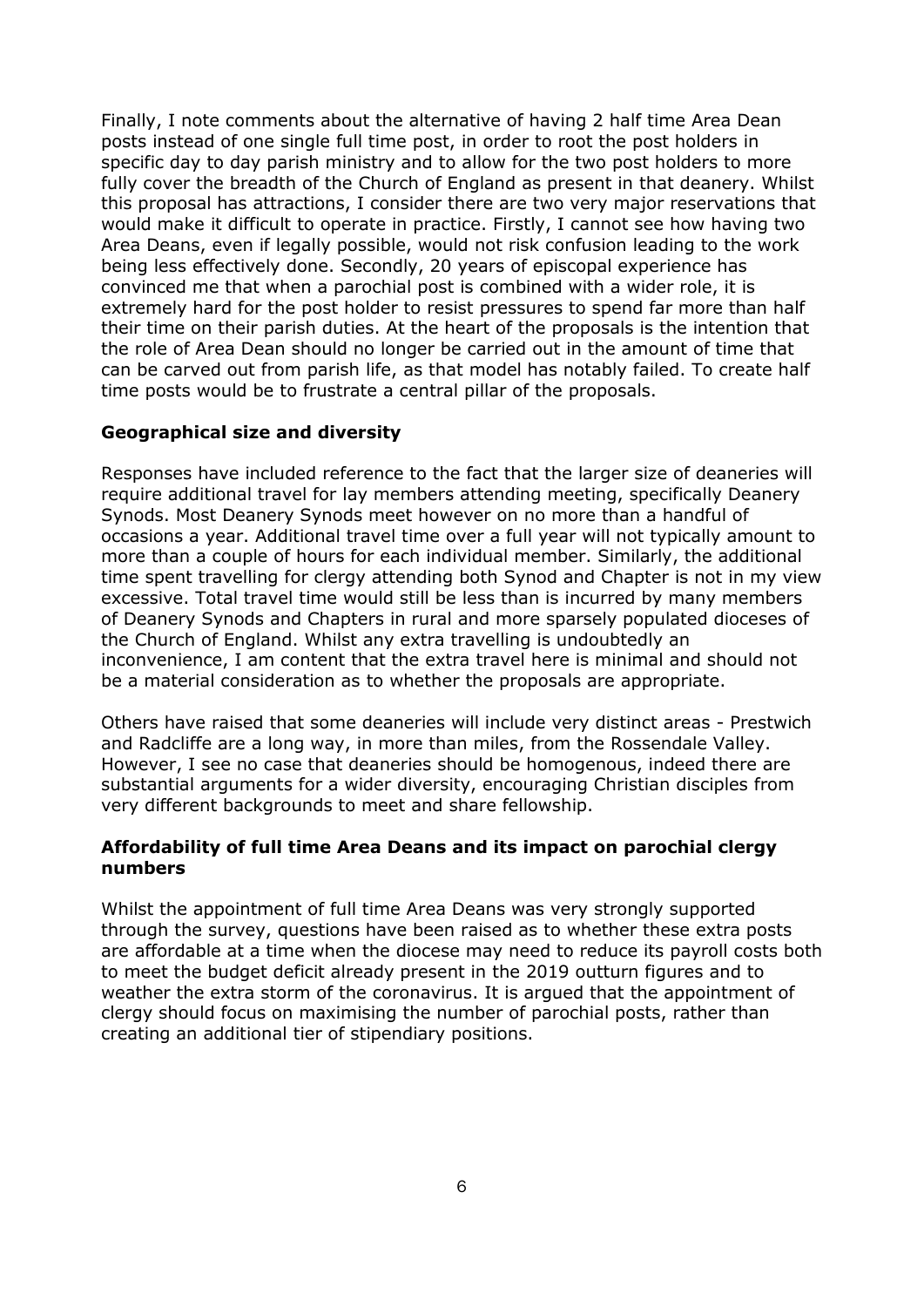The need for the diocese to reach a position of financial stability and sustainability is a clear priority for me, for my colleagues on the Board of Finance, and across the diocese more widely. A move to full time Areas Deans must be embedded in such a plan. Recruitment should not take place until such a time as plans for sustainability are sufficiently advanced. This does not mean waiting for the full impact of the coronavirus to be known, which may take several years. Rather, it is a matter of being able to demonstrate that the appointment of such Area Deans will assist the change processes needed to achieve sustainability, not delay or derail them. I am minded that full time Area Deans will have a crucial role to play in the necessarily substantial changes of the years that lie ahead. I will expect significant work to take place on sustainability over the summer, ahead of any recruitment of Area Deans. I have heard the view that full time Area Deans, not having parishes to lead, might be seen as remote from the realities of parish life. However, I am persuaded by the comments of the Vicar of Bolton, based on his own experience, that a priest in a non-parochial post, much of whose work involves direct contact with clergy and laity in parishes, can be fully in touch with the demands of frontline ministry. The proposal to create full time Area Deans, instead of following the patterns of some other dioceses and adding further archdeacons, is precisely to ensure that appointments remain more focussed on the local church than on diocesan structure.

### **Sufficiency of information**

A small number of contributors have indicated that greater information would have assisted them to decide whether or not they can support the proposals as they stand; for example, a case study of amalgamations of deaneries in other dioceses.

On the general point of more information, whilst additional data can always be welcomed, I am satisfied that the consultation process was informed to an extent more than sufficient to allow for a decision to be taken.

On the specific question of examples from other dioceses; whilst other dioceses are looking at bringing together smaller deaneries, and some have done so, I am not aware of a directly comparable example, let alone one that would be sufficiently mature for a robust analysis to be undertaken. I am aware that the Manchester process is being followed with interest by other dioceses, who may look to bring forward their own proposals in due course.

#### **Ecumenical considerations**

The Church of England declares itself to be *part* of the Church of God. That designation grounds a presumption that our relationships with other Christian bodies, not only our Anglican partners overseas, matter. In practice, ecumenism is at its strongest at the most local level, between churches of different denominations ministering in the same neighbourhoods, and then at the strategic level, where denominational leaders come together. In retrospect, sharing the proposals with our main denominational partners at an earlier stage would have been an act of courtesy towards them. However, in my view, there is little in the proposals likely to harm ecumenism. Indeed, moving to larger deaneries will more closely reflect the processes that have taken place in other denominations in recent times, for example Methodism moving to larger circuits